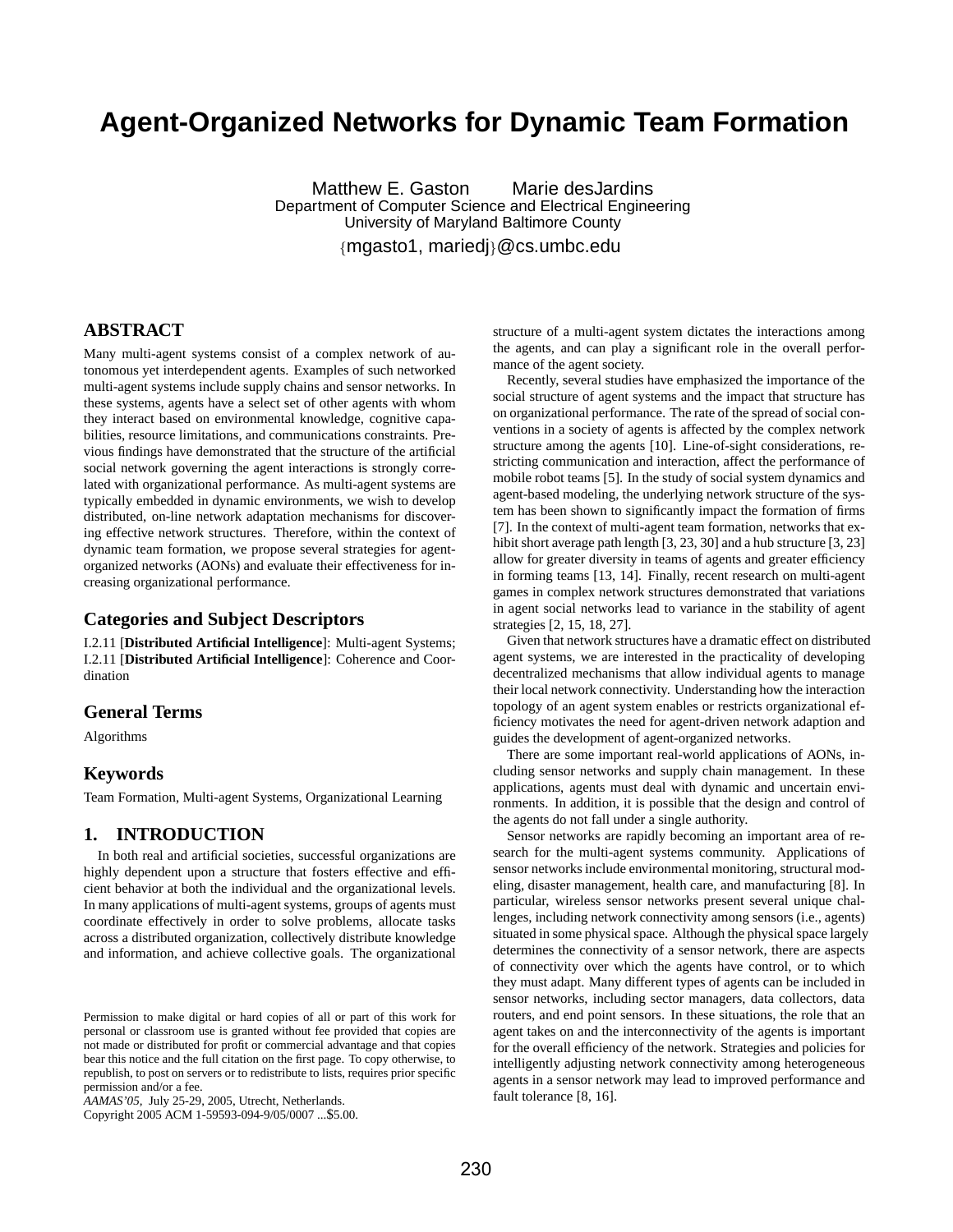Supply chain management is another important multi-agent application domain that can benefit from the study of AONs [6, 12]. The topology of a multi-agent based supply network has a direct influence on the efficiency and robustness of the system [29]. Furthermore, the components of a supply network typically do not fall under the control of a single authority. Endowing the agents with the capability to systematically manage their connectivity in a supply network will allow for robust performance in dynamic supply and demand environments.

The goal of this paper is to assess the feasibility of designing realistic and efficient strategies for distributed network adaptation for improving organizational performance. In the next section, we introduce and discuss the concept of agent-organized networks.

# **2. AGENT-ORGANIZED NETWORKS**

It is common practice to design or specify the organizational structure of a multi-agent system. An alternative is to design local network adaptation strategies for individual agents that give rise to dynamic, adaptable organizational structures. We introduce the term *agent-organized network* (AON) to refer to such structures:

DEFINITION 2.1. *An* **agent-organized network** *(AON) is an organizational network structure, or agent-to-agent interaction topology, that is the result of local rewiring decisions made by the individual agents in a networked multi-agent system.*

Here, *networked multi-agent system* refers to a multi-agent system where there is an explicit set of interactions, or interdependencies, among the agents in the system. AONs are particularly well suited for agent environments where multiple parties are responsible for the development and deployment of the agents. AONs are also applicable in dynamic environments where the agents have only local and possibly uncertain information.

The design of AONs presents a set of unique challenges. First, agents must make network adaptation decisions based on local information about the agent system. This local information could give the agent a partially or completely incorrect picture of the actual environment. In this setting, agents have a limited horizon and may make adaptation decisions that are detrimental to the agent or the organization. In addition, because AONs involve decentralized and asynchronous adaptation, simultaneous decisions could negate the benefit of adaptation. That is, if two "near-by" agents in the organization decide to adapt their local connectivity at the same time, they could both end up in worse positions in the organization than prior to adaptation.

We are particularly focused on AON strategies for cooperative multi-agent systems. In this scenario, the goal of the individual agents is to increase the collective performance of the agent organization. The AON strategies of concern in this paper are limited to *rewiring* of an initial, arbitrary network topology. That is, the number of connections among the agents in an organization is fixed, and adaptation can only occur through the one-for-one removal and addition of a connection. While AONs could employ explicit creation and removal of connections, we are focused solely on rewiring strategies in order to preserve resource, cognitive, and communications constraints based on the initial network topology.

Important design considerations for AOC strategies in cooperative environments include:

• **Local perception of global performance:** How does an agent estimate the collective performance of the organization? These estimates will be uncertain, since they are based on partial observations of the organization. Communication capabilities determine whether the agent forms an estimate independently or if the agent can incorporate estimates of its neighbors.

- **Adaptation triggers:** When should an agent decide to adapt its local connectivity structure? There are many possibilites for triggering network adaptation. An agent could decide to adapt based on performance estimates; structural requirements, such as neighborhood diversity, could drive adaptation; or simple timing mechanisms could be utilized.
- **Rewiring:** How does an agent decide on a connection to remove and how does an agent select a new agent with whom to establish a connection? There is a seemingly infinite number of possibilities for specifying rewiring. Referrals based on various criteria and decisions based on historical behavior are two of the many possibilities.

There are also several important issues to consider in evaluating the effectiveness of AON strategies:

- **Learning rate:** How quickly does a particular adaptation strategy increase (or decrease) performance?
- **Stability:** Does the adaptation strategy lead to a stable (or possibly periodic) network topology? Is stability beneficial or detrimental to organizational performance?
- **Global structure:** What are the properties of the network structures that result from AON strategies? How do these structural properties evolve over time?

In order to begin the exploration of AONs, we have selected a simple, but intuitive, model of a cooperative multi-agent system. In the next section, we briefly describe an environment for networked multi-agent team formation. We then introduce two AON strategies for this domain, conduct experiments to evaluate their utility for improving collective team formation performance, and discuss their behavior.

# **3. DYNAMIC MULTI-AGENT TEAM FOR-MATION**

To explore agent-organized networks in a dynamic environment, we have selected a simple multi-agent system model motivated by previous work on agent team formation [1, 14, 19, 21]. The model provides a dynamic team formation environment where agent teams form spontaneously in a completely decentralized manner and the agents' decision making is based solely on local information. In addition, the model allows for potentially very large agent organizations where the agents are embedded in an agent social network. The model is only concerned with the dynamic formation of teams and is not concerned with teamwork mechanisms or protocols, for which there is a large body of previous work [17, 20, 22, 24, 28].

In the model, tasks are generated periodically and globally advertised to the organization. Agents attempt to form teams to accomplish these tasks. The agents in the organization are embedded in a social network that restricts the set of possible agent teams: specifically, for an agent to be on a team, the agent must have a social connection (i.e., an edge in the social network) with at least one other agent on the team. Since we are only concerned with the formation process, tasks are generic in that they only require that a team of agents with the necessary skills form to accomplish the specific task.

In this model of team formation, the organization consists of  $N$ agents,  $A = \{a_1, a_2, \ldots, a_N\}$ , where each agent can be considered as a unique node in an the social network. The network is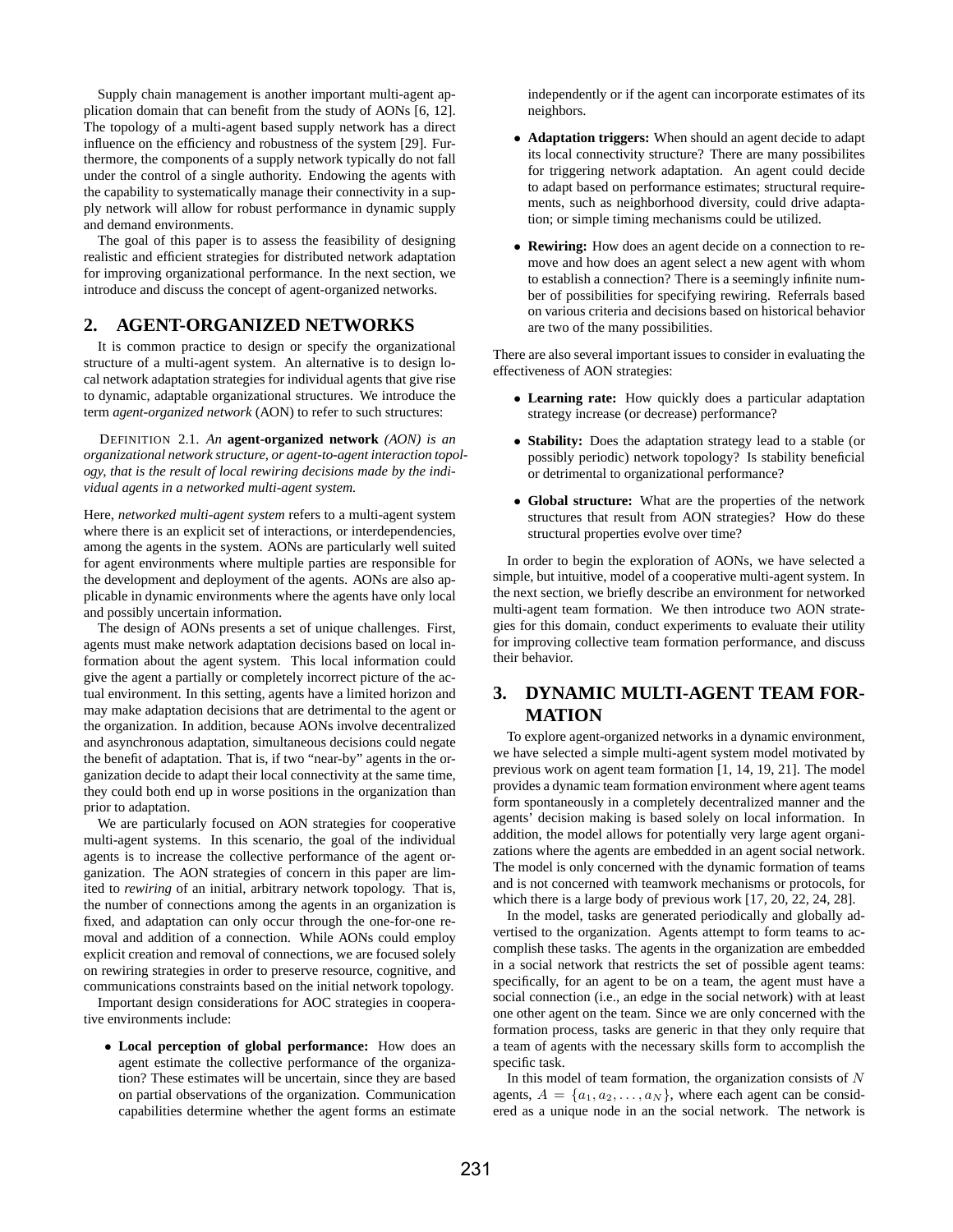modeled as an adjacency matrix  $E$ , where an element of the adjacency matrix  $e_{ij} = 1$  if there is an edge between agent  $a_i$  and  $a_j$ and  $e_{ij} = 0$  otherwise. The social relationships among the agents are undirected, so  $e_{ij} = e_{ji}$ , and for all agents,  $e_{ii} = 0$ . The *degree* (number of connections) of agent  $a_i$  is defined as  $k_i = \sum_{a_j \in A} e_{ij}$ .

In the agent organization, each agent is also assigned a single fixed skill,  $\sigma_i \in [1, \sigma]$ , where  $\sigma$  is the number of different types of skills that are present in the organization. During the team formation process, each agent can be in one of three states: UNCOM-MITTED, COMMITTED, or ACTIVE. An agent in the UNCOMMIT-TED state is available and not assigned to any task. An agent in the COMMITTED state has selected a task, but the full team to work on the task has not yet formed. Finally, an agent in the ACTIVE state is a member of a team that has fulfilled all of the skill requirements for a task and is actively working on that task. Only uncommitted agents can commit to a new or partially filled task. Committed agents cannot decommit from a given task. Upon task completion, agents in the active state return to the uncommitted state. We denote the state of the agent as  $s_i$ . Later we will discuss extending the team formation model to allow the agents to adapt their local network structure.

Tasks are introduced at fixed task introduction intervals, where the length of the interval between tasks is given by the model parameter,  $\mu$ . Tasks are globally advertised (i.e., announced to all agents). Each task  $T_k$  has an associated size requirement,  $|T_k|$ , and a | $T_k$ |-dimensional vector of required skills,  $R_{T_k}$ . The skills required for a given task  $T_k$  are chosen uniformly from  $[1, \sigma]$ . Each task is advertised for a finite number of time steps  $\gamma$ , ensuring that the resources (i.e., agents) committed to the tasks are freed if the full requirements of the task cannot be met. Similarly, teams that successfully form to fill the requirements of a given task are only active for a finite number of time steps  $\alpha$ . A *successful team* is one that fulfills the skill requirements for a given task within  $\gamma$  time steps.

The agent social network explicitly restricts the sets of agents that can form teams.

**DEFINITION** 3.1. A **valid team** is a set of agents  $M_k = \{a_i\}$ *that induce a connected subgraph of the agent social network and whose skill set*  $\{\sigma_i\}$  *fulfills the skill requirements for a given task*  $T_k$ .

The requirement of a team to induce a connected subgraph of the agent social network means that for some agent in the team,  $a_i \in$  $M_k$ , there must exist at least one other agent,  $a_i \in M_k$ ,  $i \neq j$ , such that  $e_{ij} = 1$ . This implies that an uncommitted agent is only eligible to commit to a task in two situations: 1) *team initiation*, when no other agents are committed to the task, and 2) *team joining*, when at least one neighbor of the agent is already committed to the task. There are many possible heuristics for initiating and joining teams, but in order to focus on network adaptation, we have selected two simple strategies.

During each iteration of the model, the agents are selected in a random order to update. Each agent in the UNCOMMITTED state in turn considers each task in a random order. If a task currently has no other agents committed to it, an agent can choose to initiate a team, and does so with a probability equal to the proportion of the agent's immediate neighbors that are currently in the UNCOMMITTED state. The probability that an agent  $a_i$  initiates a team is

$$
IP_i = \frac{\sum\limits_{a_j \in A} e_{ij} I(s_i, \text{UNCOMMITTED})}{\sum\limits_{a_j \in A} e_{ij}},
$$
 (1)

where  $I(x, y)$  is an indicator function that returns 1 if  $x = y$  and 0

otherwise. For team joining, if an agent is eligible for a team, it always joins the team. Note that agents can only be committed to, or active on, one team at a time. Figure 1 gives the pseudocode for the *JoinTeam* algorithm used for each agent. The algorithm combines team initiation and team joining. We have selected a simple team joining strategy to ensure that the benefits of network adaptation are truly a result of network adaptation. The problem of developing or learning effective team initiating and team joining policies is also important, and is included in our on-going and future work.

#### **Algorithm 1:** *JoinTeam*

**input:**  $a_i$ : an agent with  $s_i$  = UNCOMMITTED,  $T = \{T_1, T_2, \ldots\}$ : the set of current tasks,  $M = \{M_1, M_2, \ldots\}$ : the set of teams, where  $M_k$  is associated with  $T_k$ ,  $R = \{R_{T_1}, R_{T_2}, \ldots\}$ : the skill requirements for tasks in T E: the adjacency matrix of the agent social network **begin for all**  $T_k \in T$  in random order **if**  $|M_k| = 0$  **and**  $s_i =$  UNCOMMITTED with probability  $IP_i$  $\mathbf{if}\;\exists r\in R_{T_k}:r=\sigma_i$  $M_k \leftarrow M_k \cup \{a_i\}$  $s_i \leftarrow$  COMMITTED **end if else if**  $\exists a_i : e_{ij} = 1, a_j \in M_k$  **and**  $s_i$  = UNCOMMITTED **if**  $\exists r \in R_{T_k} : r = \sigma_i$  **and** r is unfilled  $M_k \leftarrow M_k \cup \{a_i\}$  $s_i \leftarrow \text{COMMITTED}$ **end if end else if end for all end**

#### **Figure 1: The algorithm used for each agent to decide which teams to initiate or join.**

We measure the team formation performance of the agent organization as the ratio of number of teams successfully formed to the total number of tasks introduced to the system:

$$
org. performance = \frac{\# of teams successfully formed}{\# of tasks introduced} \tag{2}
$$

This measure of performance provides a global measure of how effective the agent organization is at forming teams to execute the advertised tasks. Each agents' local performance is

$$
Y(a_i) = \frac{\text{\# of successful teams joined}}{\text{\# of teams joined}}.
$$
 (3)

In order to extend the model to include network adaptation, on each iteration, we allow agents to either attempt to join teams *or* adapt their local network structure (but not both). The details of the network adaptation strategies are presented in the next section.

#### **4. AON STRATEGIES**

In this section, we describe two strategies for AONs in the team formation environment. One strategy is based on the structural characteristics of the network and is motivated by and derived from previous finding on networked multi-agent systems [14, 29]. The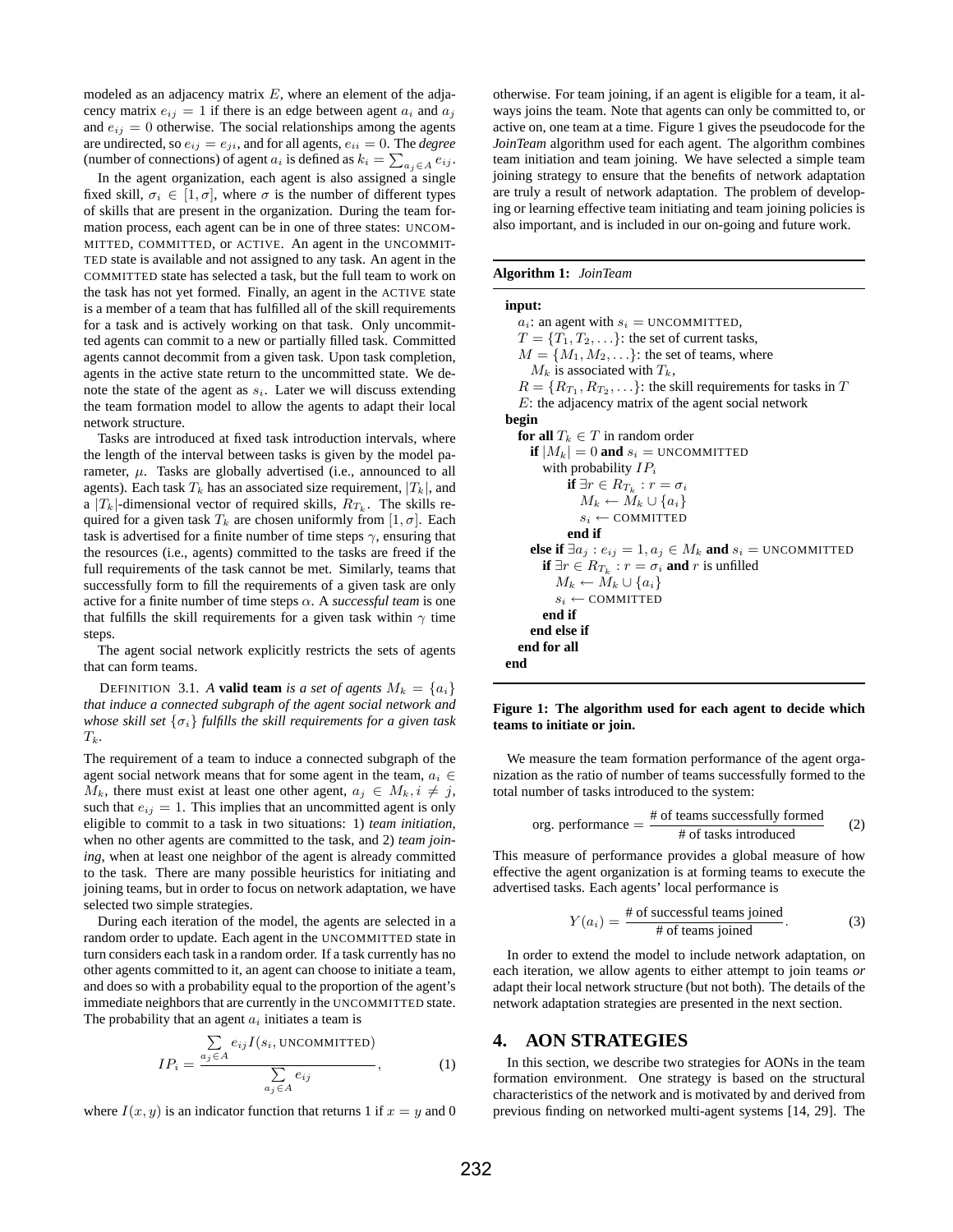other strategy is performance-based and is intended to serve as a more realistic strategy for agent-driven network adaptation. As stated above, the goals of this paper are to determine the feasibility of agent-organized networks in a dynamic environment and to address candidate adaptation strategies and their effectiveness. Recall that we are concerned solely with network rewiring and do not allow for the explicit creation or removal of network connections.

#### **4.1 Structure-based Adaptation Strategy**

In this strategy, the agents adapt their network connectivity based on the notion of *preferential attachment* [3]. This strategy is a direct result of the finding that networks generated by the preferential attachment mechanism, so-called scale-free networks, have higher team formation performance than several other classes of network structures [14]. This strategy is intentionally simple and is intended to demonstrate that AONs are possible, at least in the context of dynamic team formation. Note that this strategy incorporates no information about performance.

The adaptation trigger for this strategy is a random process. At each iteration, an UNCOMMITTED agent chooses to adapt with a probability of  $1/N$ , where N is the number of agents in the system. Using this probability of adaptation results in an expected number of adaptations at each time step that does not exceed one. (The actual expected number of adaptations during any iteration is equal to the proportion of currently uncommitted agents in the system.) If an agent chooses to rewire its local connectivity, it randomly selects a current neighbor from whom to disconnect. Then the agent requests a list of neighbors from each of its neighbors and selects from among its neighbors' neighbors based on preferential attachment. Preferential attachment simply says that the probability of connecting to a given node in a network is proportional to that node's degree. Let the set of agent  $a_i$ 's neighbors' neighbors be designated as  $N_i^2 = \{a_m : e_{ij} = 1, e_{jm} = 1, e_{im} = 0, m \neq i\}.$ Finally, the adapting agent  $a_i$  selects an agent  $a_j \in N_i^2$  with whom to establish a connection using the following probability distribution:

$$
P(a_i \to a_j) = \frac{k_j}{\sum\limits_{a_l \in N_i^2} k_l}.
$$
\n(4)

The agents are prevented from establishing self-connections.

#### **4.2 Performance-based Adaptation Strategy**

Our second AON strategy is based on performance and referrals [31, 32, 34]. This strategy is intended to be more realistic and adaptive, and is based on agent performance in the organization. First, we discuss the adaptation triggering mechanism, followed by the referral process.

The adaptation trigger for the performance-based strategy has two parts. First, agents maintain a local measure of performance,  $Y(a_i)$ . An agent's performance measure is considered valid if the agent has attempted to join at least  $v$  teams (in the experiments described below,  $v = 10$ ). At each iteration, agent  $a_i$  chooses to adapt its network structure if it has a valid performance measure and it is performing below the average of its immediate neighbors' performance measures (at least one of the agent's neighbors must have a valid estimate). That is, an agent chooses to adapt its network structure if

$$
Y(a_i) < \frac{1}{k_i} \sum_{a_j \in A, e_{ij} = 1} Y(a_j). \tag{5}
$$

If an agent decides to adapt based on local performance, the rewiring is based on both performance and referrals. Specifically,

the agent will remove the connection to the immediate neighbor  $a_i$ that has the lowest valid performance:

$$
a_j = \arg\min_{a_m \in A, e_{im} = 1} Y(a_m). \tag{6}
$$

The agent then requests a referral from its neighbor with the highest valid performance estimate. Similarly, an agent refers its neighbor with the highest valid performance estimate. Let  $a_l$  be the agent from which  $a_i$  takes the referral:

$$
a_l = \arg\max_{a_m \in A, e_{im} = 1} Y(a_m). \tag{7}
$$

Then the adapting agent  $a_i$  will establish a new connection with  $a_k$ , the highest-performing neighbor of  $a_l$ :

$$
a_k = \arg\max_{a_m \in A, e_{ml} = 1, e_{im} = 0} Y(a_m).
$$
 (8)

After an agent adapts its local network structure, it resets its counters for team joining attempts and successes, in order to establish an estimate of local performance with the new network structure.

#### **5. EXPERIMENTS AND RESULTS**

We conducted a set of simulation experiments in order to evaluate the two AON strategies discussed in the previous section. In these experiments, the agent organization is initialized as an arbitrary network. We selected a modification of random geometric graphs [9] as our initial network topology. This choice was made because random geometric graphs can be constructed to have a wide range of densities (number of connections), and because their structure is based on the physical location of the agents, similar to sensor network topologies. A random geometric graph is generated by randomly placing  $N$  agents in the unit square and connecting two agents if they are within some specified distance d [9]. In order to produce networks where all agents have connectivity and to produce a range of network densities, we add a preprocessing step: after assigning random locations, we compute the minimal  $d$  that guarantees that all agents will have at least one connection. A pair of nodes is connected if the distance between the two agents is less than or equal to  $d$ . Two such spatial networks are shown in Figures  $3(a)$  and  $4(a)$ , with their respective spring layouts in Figures  $3(f)$ and  $4(f)$ .

The experiments we conducted started with an initial network generated with the modified random geometric graph generation process described above. Then the team formation process was run for an initial period with no adaptation (for the results presented below, 2000 iterations), so that a stable team formation performance measurement could be taken for the initial static network. After the initial period, the two AON strategies described in the previous section were enabled and the networks were allowed to evolve according to these strategies. It is important to note that at any iteration, an agent can *either* adapt their network *or* attempt to join teams, but not both: the two functions are mutually exclusive. In order to assess the utility of the strategies, we recorded the relative performance during adaptation as compared to the measurement at the end of the initial period. In these experiments, organizational performance is the percentage of tasks for which teams successfully form.

In all of the experiments presented in this paper, the parameters of the team formation model were N = 100,  $\alpha = \gamma = \sigma = |T|$  = 10, and  $\mu = 2$ . Given these parameter settings, the network is heavily loaded with tasks. It is important to note that this is a sampling of the results; similar results were found for a range of team formation parameters. All results are the average of 50 simulations with a different initial network for each simulation.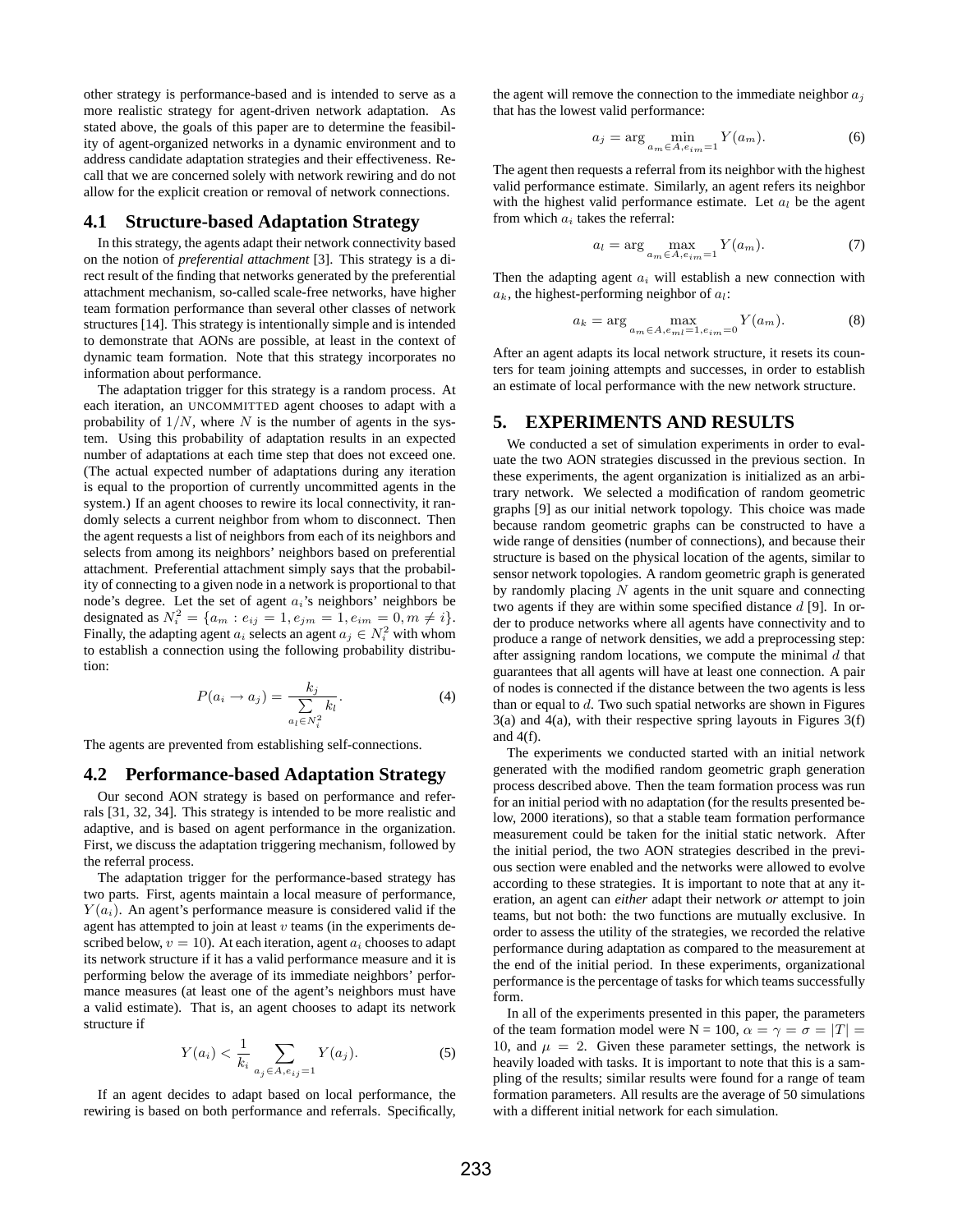

**Figure 2: Performance change over time as a result of local network adaptation.**

Figure 2 shows the results for relative team formation performance the AON strategies. The error bars represent one standard deviation from the mean. A value of 0 on the y-axis represents no change in performance; a value of 1 represents a 100% increase in performance. The structure-based adaptation strategy (labeled "structure" in the figures) nearly doubles the organizational performance on average after 7,500 iterations with network adaptation, with the performance-based strategy not far behind. This result demonstrates the practicality and feasibility of AONs for dynamic team formation. It was expected that the structure-based adaptation strategy would result in dramatically increased performance, since it is directly searching for a network topology that is known to outperform other network structures in highly loaded team formation processes (i.e, a network with short average path lengths between the nodes and a hub structure) [14]. The dramatic increase in performance as a result of the performance-based strategy is more surprising. An interpretation as to why this increase occurs will be discussed below. Note that for both strategies, the rate at which performance is improving slows over time, suggesting the possibility for the networks to stabilize if the adaptation triggers are adjusted to account for changes in performance over time.



**Figure 3: Cumulative number of adaptations over time.**

We also monitored the number of adaptations for each of the AON strategies over time. Figure 3 shows the cumulative number of adaptations for the two strategies. Notice that the performancebased adaptation strategy performed significantly fewer adaptations than the structure-based strategy. Qualitatively, the space between

the performance curves is noticeably smaller than the space between the adaptation curves. This implies that the performancebased strategy may be more efficient (i.e., each adaptation has a larger impact on performance). This would be especially important in environments where network adaptation is expensive from a cost or resource perspective.

In order to understand how the two strategies produce network structures with increased team formation performance, we randomly selected two instances for which to show the network structures as they evolved. Figure 4 shows the network topology of the AON as it evolves with the structure-based strategy. The top row shows the spatial layout of the network given the agent positions; the bottom row shows the logical network topology, drawn with a spring layout. As expected, the structure-based adaptation strategy drives the global network topology toward a network with a hub structure and short average path length in each of the components.<sup>1</sup> This is evidenced qualitatively by the compact layout of the logical structures (bottom row of the figure). The hub structure can also be observed directly from the geographic layout. Because the adaptation strategy is designed for a specific graph topology, the adaptation toward the hub-structured network is rapid (apparent at  $t = 4000$ ).

Figure 5 shows the evolution of a network under the performancebased adaptation strategy. It should be noted that the starting networks presented in Figures 4 and 5 are different. Unlike the structurebased strategy, the performance-based strategy approaches a network structure with short average path length more slowly. This is evidenced by the gradual compacting of the largest cluster over time in the bottom row of the figure. The fact that the strategy leads to a network structure with short average path length is intuitive when considering the mechanisms of the strategy. The strategy essentially has agents rewiring from lower-performing agents to higher-performing agents. Agents that have higher performance over time tend to be agents that have high degree, since there are many more opportunities to join teams and many more possible teams to form in their local neighborhood.

In summary, both adaptation strategies led to more efficient organizational structures. Interestingly, the performance-based adaptation strategy leads to a qualitatively similar network structure as the structure-based strategy – that of a network with short average path length and a hub structure.

# **6. RELATED WORK**

In the multi-agent systems community, the ideas of network adaptation and learning have been studied in the context of referral networks [31, 32, 34]. In these studies, agents are producers and consumers of services (to include information). Consumer agents request services of the agents they are connected to in a social network. The neighboring agents can take one of three subsequent actions: 1) no response, 2) provide the service, or 3) offer a referral. Learning occurs through agents building models, including models of expertise and sociability, of neighboring and more distant agents in the system. Based on these models, agents modify their local social network structure with the goal of discovering and providing services more effectively. Outcomes of this work include an analysis of the emergent community structure with suggestions for methods of discovering community structure [32] and strategies for effectively searching the network for service providers [33]. We have incorporated the ideas from the study of referral networks in

 $1$ In both of the adaptation strategies, once agents are disconnected, they can never be reconnected, because there is no way for the other agents to "know" they are out there. Strategies that incorporate reconnections are left as future work.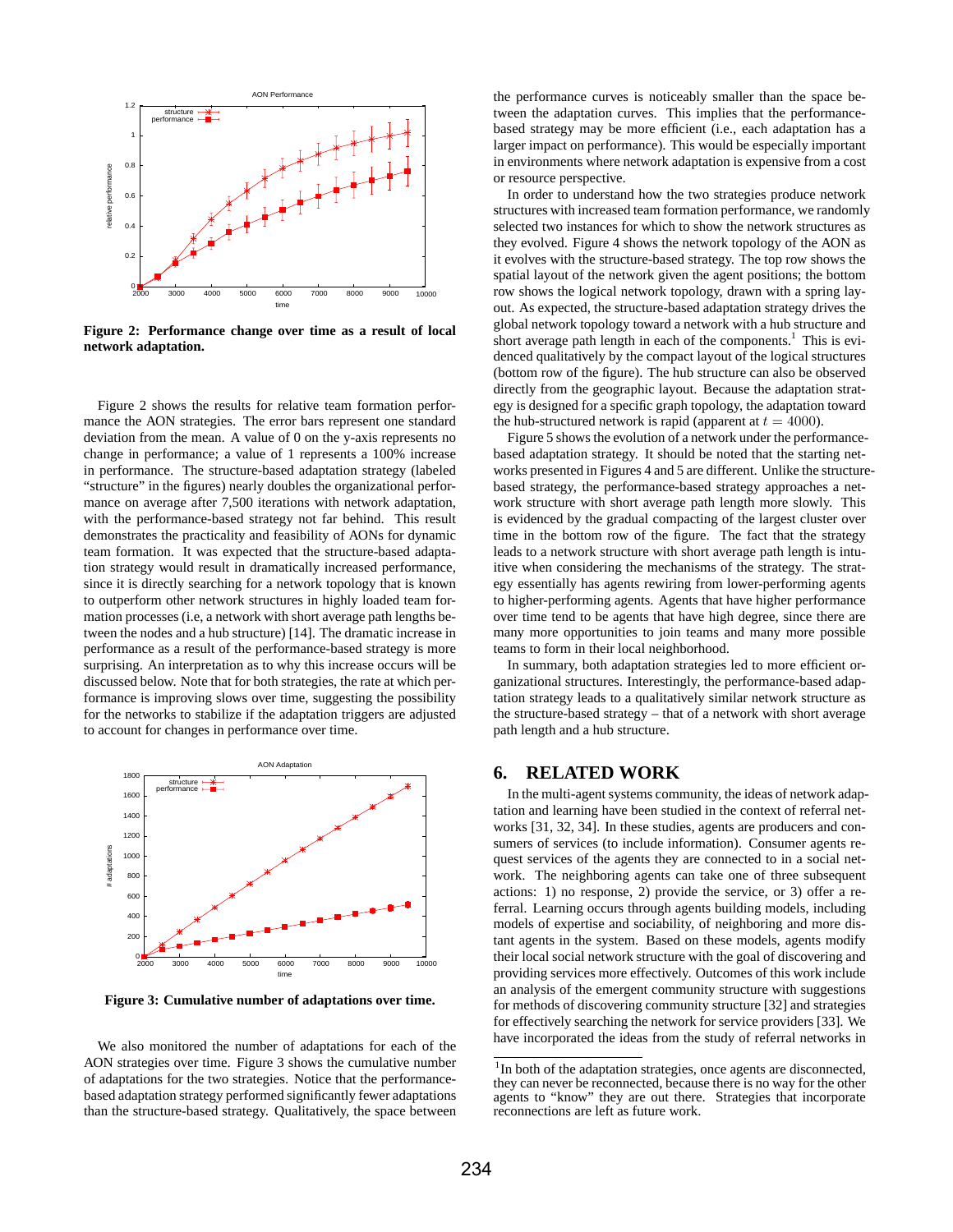

**Figure 4: Evolution of the network under the structure-based adaptation strategy. The top row is the spatial layout with the agents in their initial positions. The bottom row is a non-spatial spring layout. The positions of the clusters in the latter is arbitrary. The five samples from left to right are:** (a) and (f)  $t = 2000$ ; (b) and (g)  $t = 4000$ ; (c) and (h)  $t = 6000$ ; (d) and (i)  $t = 8000$ ; and (e) and (j)  $t = 10000$ . The network has 217 connections and the performance was increased from  $0.0423$  at  $t = 2000$  to  $0.0675$ **at** t = 10000**.(The colors of the nodes in the spatial layout, blue, green, and red, correspond to** UNCOMMITTED**,** COMMITTED**, and** ACTIVE**, respectively.)**

producer-consumer environments and applied them to the problem of team formation. Additionally, we have removed the necessity to model other agents in the organization and have shown that without modeling, effective network structures can still organize. Strategies that allow agents to build models of other agents in the organization may prove useful in the future.

In other fields, network dynamics has emerged as an important topic of study. Since many physical systems have a network interpretation (i.e., system of interdependent parts), physicists have developed techniques for modeling and analyzing networks that change structure over time. In one such study, reinforcement learning is used as a mechanism for discovering which agents to follow in the minority game [4]. Other work focuses on the stability of dynamic processes on networks, self-assembly, and models that replicate properties of networks found in nature [11, 25]. Finally, in a study at the intersection of social science and statistics, a simple model of a "stochastically evolving social network" is used to guide the pairings for repeated games [26].

### **7. ON-GOING AND FUTURE WORK**

While we have demonstrated that agent-organized networks are feasible for improving collective performance for team formation, there is still much to be done. Currently, we are pursuing quantitative analyses of resulting network structures for various adaptation strategies. It will also be important to analyze AON strategies that both increase and decrease global performance. Additionally, we are exploring other networked multi-agent system domains to determine if AON strategies can apply to broad classes of systems. These systems include market environments, supply networks, and sensor networks. Our long term goal is to develop a principled framework for designing and employing agent-organized network mechanisms.

In related work, we are also exploring methods for learning team joining policies and for adapting individual agent skills to improve performance. These other organizational learning paradigms share some of the same challenges as organizational learning through AONs.

# **8. CONCLUSION**

We have introduced the notion of agent-organized networks and shown that they are a feasible mechanism for distributed, on-line learning of effective organizational structures in a dynamic team formation environment. Through the design and application of two different strategies, we have shown that very different mechanisms can lead to efficient network structures. The important implication of agent-organized networks is that efficient organizational structures can emerge as a result of individual agent decisions based solely on local, and perhaps imperfect, information. Additionally, AONs provide a mechanism for real-time organizational learning, embedding the adaptation as part of the function of the agents in the organization.

# **9. ACKNOWLEDGMENTS**

The authors would like to thank the anonymous reviewers and Blazej Bulka for insightful and helpful comments for improving this paper.

#### **10. REFERENCES**

[1] S. Abdallah and V. Lesser. Organization-based cooperative coalition formation. In *Proceedings of the IEEE/WIC/ACM*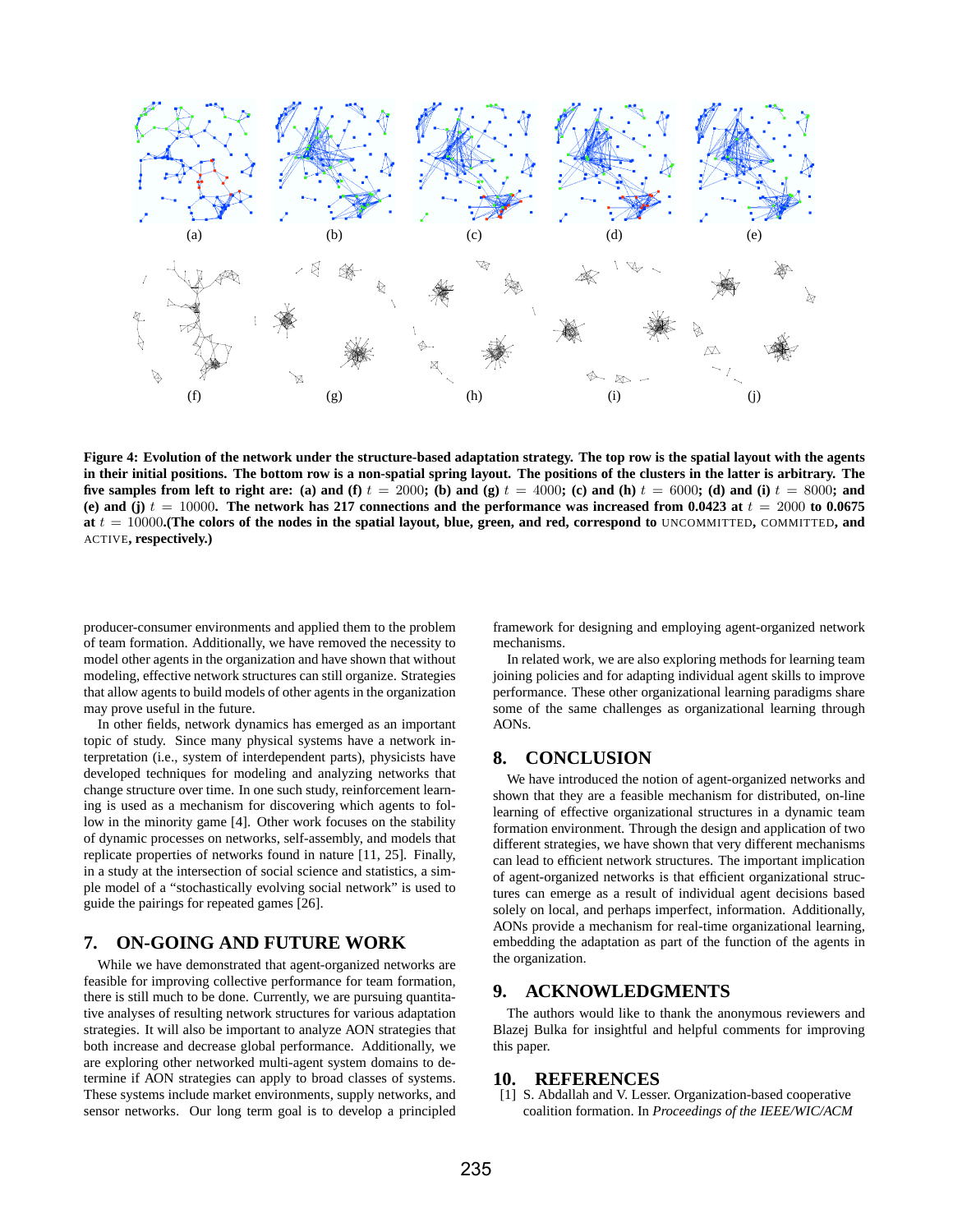

**Figure 5: Evolution of the network under the performance-based adaptation strategy. The top row is the spatial layout with the agents in their initial positions. The bottom row is a non-spatial spring layout. The positions of the clusters in the latter is arbitrary. The five samples from left to right are:** (a) and (f)  $t = 2000$ ; (b) and (g)  $t = 4000$ ; (c) and (h)  $t = 6000$ ; (d) and (i)  $t = 8000$ ; and (e) and (j)  $t = 10000$ . The network has 294 connections and the performance was increased from 0.0697 at  $t = 2000$  to 0.142 **at** t = 10000**. (The colors of the nodes in the spatial layout, blue, green, and red, correspond to** UNCOMMITTED**,** COMMITTED**, and** ACTIVE**, respectively.)**

*International Conference on Intelligent Agent Techonology (IAT)*, September 2004.

- [2] G. Abramson and M. Kuperman. Social games in a social network. *Phys. Rev. E*, 63(030901), 2001.
- [3] R. Albert and A. Barabási. Statistical mechanics of complex networks. *Review of Modern Physics*, 99(3):7314–7316, May 2002.
- [4] M. Anghel, Z. Toroczkai, K. Bassler, and G. Korniss. Competition-driven network dynamics: Emergence of a scale-free leadership structure and collective efficiency. *Physical Review Letters*, 92(5), 2004.
- [5] R. C. Arkin and J. Diaz. Line-of-sight constrained exploration for reactive multiagent robotic teams. In *Proceedings of the Seventh International Workshop on Advanced Motion Control (AMC'02)*, 2002.
- [6] R. Arunachalam, N. Sadeh, J. Eriksson, N. Finne, and S. Janson. The supply chain management game for the Trading Agent Competition 2004. Technical Report CMU-CS-04-107, Carnegie Mellon University School of Computer Science, July 2004.
- [7] R. Axtell. Effects of interaction topology and activation regime in several multi-agent systems. In *MABS*, pages 33–48, 2000.
- [8] D. Culler, D. Estrin, and M. Srivastava. Overview of sensor networks. *IEEE Computer*, 37(8):41–19, 2004.
- [9] J. Dall and M. Christensen. Random geometric graphs. *Phys. Rev. E.*, 66(016121), 2002.
- [10] J. Delgado. Emergence of social conventions in complex networks. *Artificial Intelligence*, 141:171–185, 2002.
- [11] H. Ebel, J. Davidsen, and S. Bornholdt. Dynamics of social networks. *Complexity*, 8(2):24–27, 2002.
- [12] M. Fox, M. Barbuceanu, and R. Teigen. Agent-oriented supply-chain management. *International Journal of Flexible Manufacturing Systems*, 12(2/3):165–188, 2000.
- [13] M. Gaston and M. desJardins. Team formation in complex networks. In *Proceedings of the 1st NAACSOS Conference*, June 2003.
- [14] M. Gaston, J. Simmons, and M. desJardins. Adapting network structures for efficient team formation. In *Proceedings of AAMAS-04 Workshop on Learning and Evolution in Agent-based Systems*, July 2004.
- [15] P. Holme, A. Trusina, B. J. Kim, and P. Minnhagen. Prisoners' dilemma in real-world acquaintance networks: Spikes and quasi-equilibria induced by the interplay between structure and dynamics. *Phys. Rev. E*, 68(030901), 2003.
- [16] B. Horling, B. Benyo, and V. Lesser. Using self diagnosis to adapt organizational structure. In *5th International Conference on Autonomous Agents*, 2001.
- [17] L. Hunsberger and B. Grosz. A combinatorial auction for collaborative planning. In *Proceedings of the Fourth International Conference on Multi-Agent Systems (ICMAS-2000)*, 2000.
- [18] B. Kim, A. Trusina, P. Holme, P. Minnhagen, J. Chung, and M. Choi. Dynamics instabilities induced by asymmetric influence: Prisoners' dilemma game in small-world networks. *Phys. Rev. E*, 66(021907), 2002.
- [19] S. Kraus, O. Shehory, and G. Taase. Coalition formation with uncertain heterogeneous information. In *Proceedings of the*